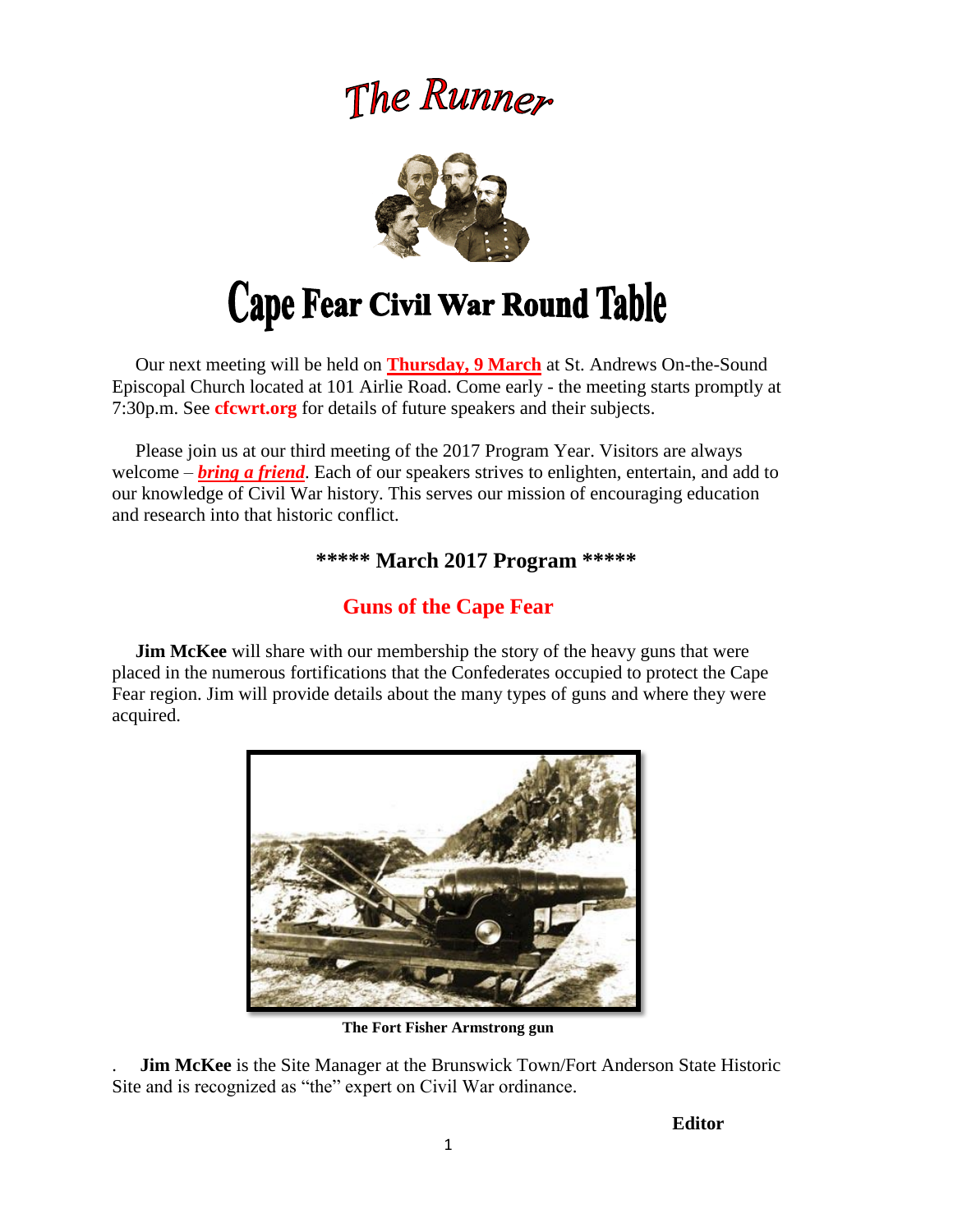#### **\*\*\*\*\* Trivia Questions for March \*\*\*\*\***

1 – Fort Fisher was the largest fortification protecting the port of Wilmington. Can you name any other Forts or Batteries in this area?



\*\*\*\*\* **Member News & Activities** \*\*\*\*\*

**Blockade Runner the** *Robert E. Lee*

 If you have member news or news about Civil War events that you think would be of interest to CFCWRT membership, send me an email with the details. Thank you.

**1 – Bentonville State Historic Site –** March 18 and 19. "**War So Terribl**e": Medical Living History Program. Saturday and Sunday, 10 am - 4 pm Compare and contrast the treatment received by soldiers during the Civil War with the

treatment that our wounded warriors now receive by viewing examples of modern military field hospitals. Then tour the Harper House to learn about Civil War era medicine. These daytime programs will also feature artillery, infantry, and home-front demonstrations throughout both days, and are free.

**2** – If you have plans to do some traveling and want to know about upcoming Civil War events in that area, check out *civilwar.travel.* This site is for 2016-2017 events. Listed below are some events scheduled to take place in **March**.

4 **DC|VA** Bus tour, "Civil War Battles at Kelly's Ford and Bristoe Station," a Smithsonian tour with Ed Bearss. Leaves from 550 C St SW, Washington. 7:45 am-7 pm. \$19[0.smithsonianassociates.org](https://smithsonianassociates.org/) (click Civil War).

4 **VA** Walking tour of Fort Huger, a Confederate fort on the James River, 15080 Talcott Terrace, Isle of Wight County, near Smithfield. 10 am. Free. [historicisleofwight.com](http://www.historicisleofwight.com/)

4 **VA** Talk and walking tour, "Battle of Smithfield," begins at the Isle of Wight Museum, 103 Main St, Smithfield. 2 pm. Free. [http://www.historicisleofwight.com/events.html](http://historicisleofwight.com/events.html)

4 **VA** Bus tour, "The Marks They've Left Behind," Civil War graffiti at Ben Lomond, Blenheim, Brandy Station and others. 8 am-5 pm. \$80/lunch included. 703-367-7872.

4 **MD** Lecture, "Nurse Cornelia Hancock," at the National Museum of Civil War Medicine in Frederick. 2:30 pm. Free with admission. [civilwarmed.org](http://www.civilwarmed.org/)

4 **SC** Tour and lecture at the the Rivers Bridge State Historic Site near Erhardt. Battlefield tour begins 1:30 pm followed by lecture. \$5. [southcarolinaparks.com/products/10004334](http://www.southcarolinaparks.com/products/10004334)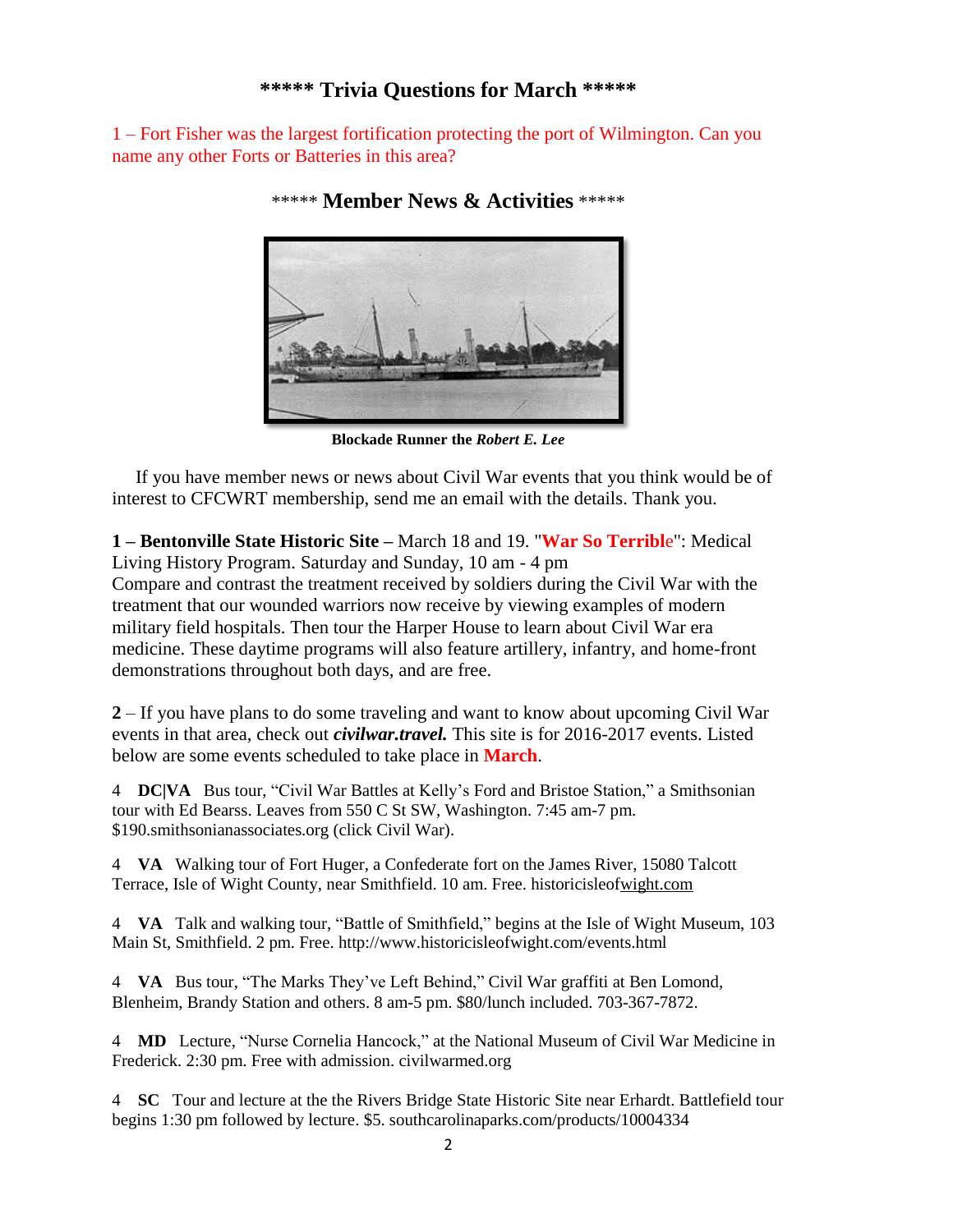4-5 **VA** Living history, talks and more, "Battle of Hampton Roads Weekend," at the Mariners' Museum in Newport News. [battleofhamptonroads.com](http://www.battleofhamptonroads.com/)

4-5 **FL** Living history, "Union Garrison," at Fort Clinch State Park in Fernandina Beach. 9 am-5 pm Saturday, 9 am-noon Sunday. \$8. [floridastateparks.org/park/Fort-Clinch](http://www.floridastateparks.org/park/Fort-Clinch)

5 **GA** Hike, "Big Kennesaw Mountaintop," 2-mile guided walk at the Kennesaw Mountain NBP in Kennesaw. 2 pm. Free. [www.nps.gov/kemo](http://www.nps.gov/kemo/)

10 **VA** Lecture, "Major James Breathed, He Fought with JEB Stuart," at the Corr Community Center, 6800 Lucy Corr Blvd, Chesterfield. 7 pm. \$5. [chesterfieldhistory.com](http://www.chesterfieldhistory.com/)

11 **GA** Walking tour, "Shoupade Park & the Unfinished Silver Comet Trail," includes Civil War River Line sites. Begins at 4770 Oakdale Road, Smyrna. 11 am and 3 pm. [riverline.org](http://www.riverline.org/)

11 **VA** Bus tour, "Howlett Line," Bermuda Hundred Campaign tour begins at Henricus Historical Park, 251 Henricus Road, Chester. 2-5 pm. \$15. [chesterfieldhistory.com](http://www.chesterfieldhistory.com/)

11 **VA** Sign dedication and tours at Cockpit Point, 18245 Cockpit Point Road, Dumfries. 10 am dedication free; tours at 11 am, 1 and 3 pm are \$20. Reservations: 703-792-4754.

11 **VA** Book talk and tour, *Gunpowder Girls: The True Stories of Three Civil War Tragedies*, at the American Civil War Museum/Historic Tredegar in Richmond. 1 pm talk followed by tour of Brown's Island. Free with admission. <u>acwm.org</u>. [Buy [book](http://amzn.to/2j5lWYk)]

11-12 **GA** Living history, camps and programs featuring prisoners and guards at the Andersonville National Historic Site near Andersonville. 10 am-4 pm Saturday, 10 am-3 pm Sunday. Free. [nps.gov/ande](http://www.nps.gov/ande/)

13 **VA** Talk, "Winslow Homer's Civil War: How a Northern Artist Portrayed the South," at The Camel, 1621 W Broad St, Richmond. 6:30 pm. Free. [acwm.org](http://www.acwm.org/)

18 **GA** Walking tour, "Shoupade Park & the Unfinished Silver Comet Trail," includes Civil War River Line sites. Begins 4770 Oakdale Road in Smyrna. 11 am and 3 pm. [riverline.org](http://www.riverline.org/)

18 **GA** Ranger Program, "Reconsidering Braxton Bragg," at the Chickamauga NMP. 2 pm. Free[.nps.gov/chch](http://www.nps.gov/chch/)

18 **MD** Hike, "The Irish Brigade at Antietam," at the Antietam National Battlefield in Sharpsburg. 1-3 pm. Free with park admission. [nps.gov/anti](http://www.nps.gov/anti/)

18 **VA** Van tour, "Forward to Richmond: 'The Stride of a Giant,'" advance of the Union army on the Peninsula to Yorktown. Leaves from Lee Hall in Newport News. 9 am-3 pm. \$45. More info, reservations: 757-888-3371 extension 306.

18 **VA** Lecture, "Photo-modeling USS *Monitor* Artifacts," at the Mariners' Museum in Newport News. 2:30 pm. Free with admission. [marinersmuseum.org](http://www.marinersmuseum.org/)

18 **DC** Symposium, "Abraham Lincoln," at Ford's Theatre. 9 am-5 pm. Free. Registration, ticket info: [fords.org](https://www.fords.org/)

18-19 **NC** Living history, "War So Terrible," medical programs at the Bentonville Battlefield State Historic Site near Four Oaks. 9 am-4 pm. Free. [nchistoricsites.org/bentonvil](http://www.nchistoricsites.org/bentonvi/)le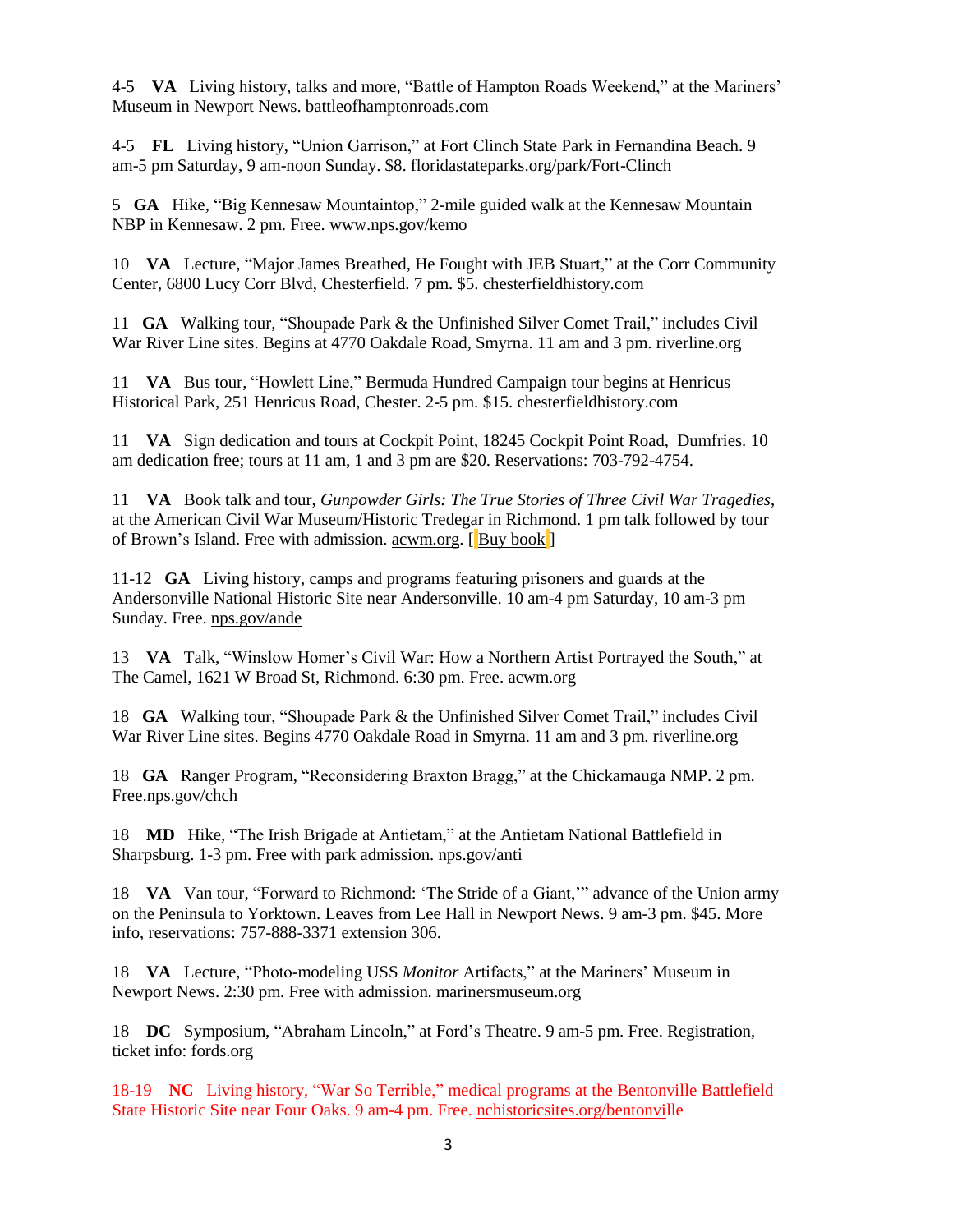23 **VA** Lecture and reception, "Whitman & Melville: The War That Did Get Into the Books," at Historic Tredegar in Richmond. 6-8 pm. \$10. [acwm.org](http://www.acwm.org/)

23 **VA** "The Fourth of July and the Civil War," a "Civil War conversation" at the Museum of the Confederacy in Appomattox. 6:30 pm reception, 7 pm talk. \$10/adult. [acwm.org](http://www.acwm.org/)

25 **VA** "Red, White, Blue & Gray Ball," dancing and period music at the Melrose Caverns Lodge, 6639 North Valley Pike, Harrisonburg. 6-10 pm. \$20/singles, \$35/couples. Benefits battlefield preservation. [facebook.com/events/368583793532663/](https://www.facebook.com/events/368583793532663/)

25 **VA** Walking tour, "Beyond the Battlefield," Alexandria's Old Town Civil War sites. Begins at the Lyceum, 201 S Washington St, Alexandria. 10 am. \$20 at door, \$15 advance[.leefendallhouse.org](http://www.leefendallhouse.org/)

31 **VA** Book talk, *Confederate Waterloo: The Battle of Five Forks*, at the Museum of the Confederacy in Richmond. Noon. Free with admission. <u>[acwm.org](http://www.acwm.org/)</u> [Buy [book](http://amzn.to/2ksU5pg)]

**3- Cape Fear Civil War Symposium at Fort Caswell, May 5-7, 2017**. Featuring the following speakers: Dr. Robert M. Browning, Jr., Dr. Stephen Wise, Dr. Chris Fonvielle, Col. Wade Sokolosky and Jim McKee. If you want to learn about Cape Fear Civil War history as it relates to Blockade Running, this is the symposium for you. See **fortcaswell.com** for details and registration form.

**4 - View from the Homefront –** A symposium presented by the CSS *Neuse* Civil War Interpretive Center and CSS *Neuse* Gunboat Association. Saturday, **June 10, 2017** – 9:45 a.m. – 3:30 p.m. \$15 per person, includes four presentations and admission to the museum (\$10 discount for students and teachers – CEU credit available). Lunch on your own – explore the great options available in downtown Kinston!

#### Presenters

William H. Brown, Archives Registrar, State Archives of North Carolina Michelle Lanier, Director, NC African American Heritage Commission Dr. Angela Marritt, Assistant Professor of History, Meredith College Dr. Jaime Martinez, Associate Professor of History, UNC-Pembroke

For more info, or to register contact Rachel Kennedy at 92520526-9600 x223 or Rachel.kennedy@ncdcr.gov



**12 pdr. Whitworth Breechloading Rifle**